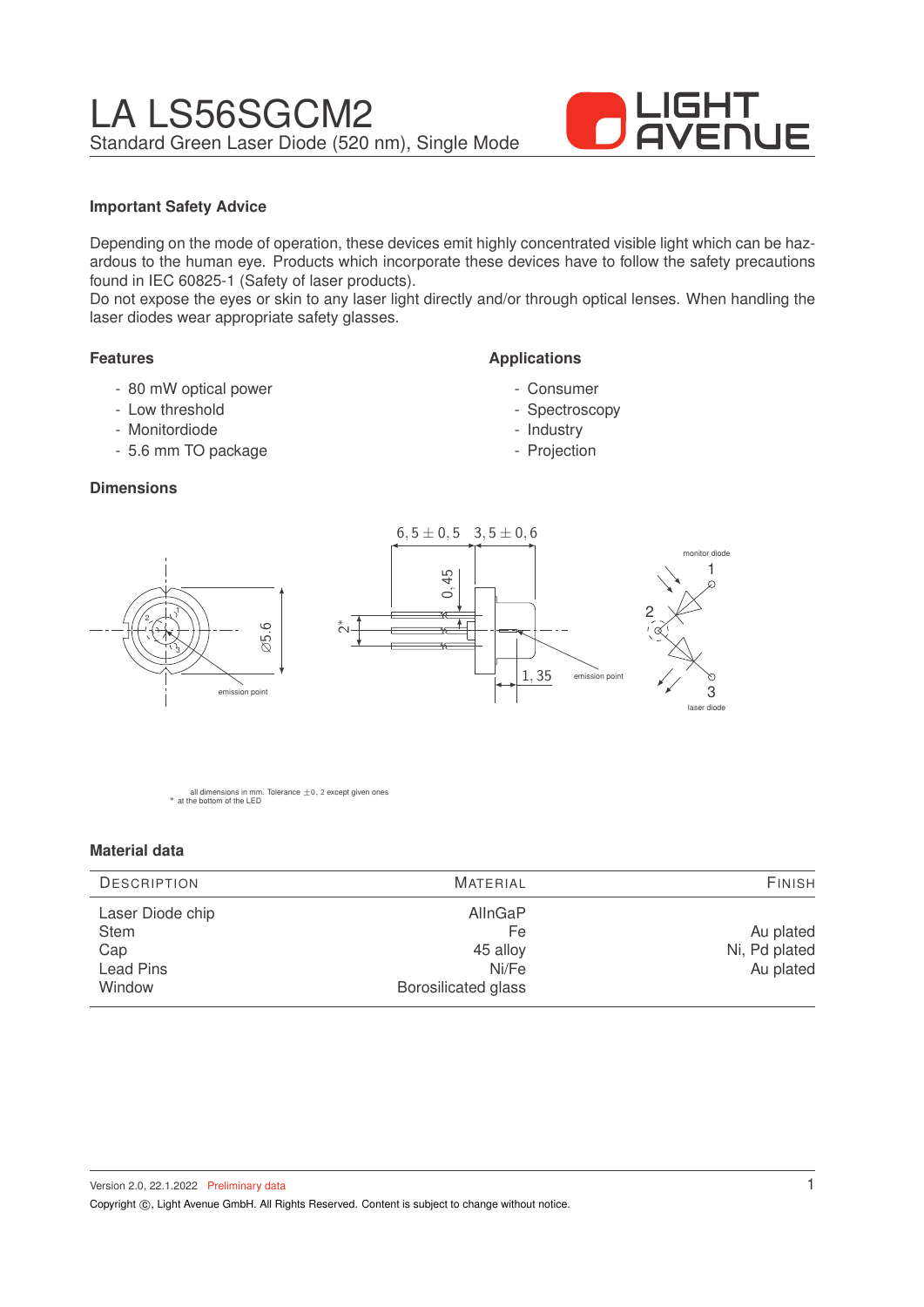

# **Electro-optical characteristics (** $T_A = 25°C$ **)<sup>2</sup>**

| <b>PARAMETER</b>         | <b>SYMBOL</b>      | CONDITION               | MIN. | TYP <sup>1</sup> | MAX. | UNIT    |
|--------------------------|--------------------|-------------------------|------|------------------|------|---------|
| <b>Threshold Current</b> | $1_{th}$           |                         |      | 40               | 70   | mA      |
| Radiant power            | $\Phi_e$           | $I_f = 200 \,\text{mA}$ |      | 80               | 120  | mW      |
| Forward voltage          | $V_{F}$            | $I_f = 200 \,\text{mA}$ |      | 6,4              | 8    | V       |
| Peak wavelength          | $\lambda_{peak}$   | $I_f = 200 \text{ mA}$  | 515  | 520              | 530  | nm      |
| <b>FWHM</b> parallel     | $\Theta_\parallel$ |                         | 5    | 6,3              | 7.5  | $\circ$ |
| FWHM perpendicular       | $\Theta_{\perp}$   |                         | 18   | 22,5             | 25   | $\circ$ |
| <b>Monitor Current</b>   | $1$ m.on.          | $\Phi_e = mW, V_R = 5V$ |      | 0.11             |      | mA      |
|                          |                    |                         |      |                  |      |         |

## **Maximum ratings (** $T_A = 25$ °C)

| <b>PARAMETER</b>                                                                                                         | <b>SYMBOL</b>                                     | CONDITION | MINIMUM        | <b>MAXIMUM</b>               | Unit                                               |
|--------------------------------------------------------------------------------------------------------------------------|---------------------------------------------------|-----------|----------------|------------------------------|----------------------------------------------------|
| <b>Operating Current</b><br><b>Operating Temperature</b><br>Storage Temperature<br>Soldering Temperature <sup>Note</sup> | $1_{f,max}$<br>$T_{op}$<br>$T_{st}$<br>$T_{sold}$ |           | $-20$<br>$-40$ | 300<br>$+60$<br>$+85$<br>260 | mA<br>$^{\circ}$ C<br>$^{\circ}$ C<br>$^{\circ}$ C |
| Reverse Voltage                                                                                                          | $V_{R}$                                           |           |                |                              |                                                    |

### **Thermal characteristics**

| PARAMETER             | <b>SYMBOL</b>     | VALUE | UNIT           |
|-----------------------|-------------------|-------|----------------|
| Thermal resistance    | $R\Theta_{J-Pin}$ | 34    | K/W            |
| Soldering temperature | $T_{sold}$        | 260   | $\circ$ $\sim$ |

Note: The soldering time must be less than 10s.

## $\mathsf{Binning}\left(I_F=200\,\mathrm{mA}\right)^2$

|            | WAVELENGTH (NM) |          |          |          |          |          |
|------------|-----------------|----------|----------|----------|----------|----------|
|            | $515,0-$        | $517,5-$ | $520,0-$ | $522,5-$ | $525,0-$ | $527,5-$ |
|            | 517,5           | 520,0    | 522,5    | 525,0    | 527,5    | 530,0    |
| <b>Bin</b> |                 |          |          |          |          |          |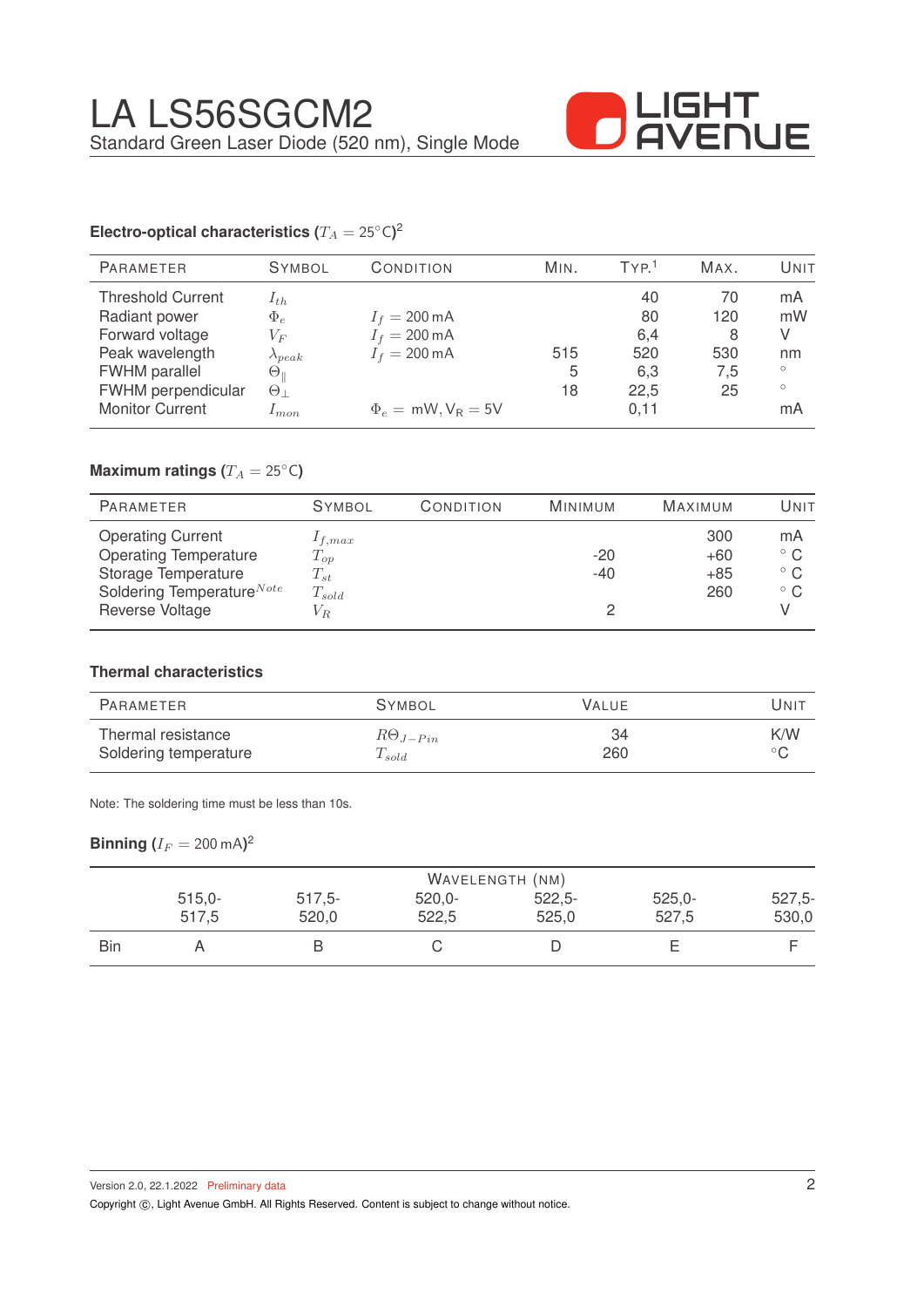

### **Important Usage and Application Information**

Lead free product - RoHS compliant.

All products, product specifications and data to improve reliability, function, design or otherwise are subject to change without notice. The information describes the type of component and shall not be considered as assured characteristics.

Due to technical requirements components may contain dangerous substances. For information on the types in question please contact our Sales Organization.

These laser diodes are designed as consumer goods in production and quality, especially in the application areas of computers, measuring equipment, tooling machines, audio visual equipment and home applicances. Please do not use this product for equipment, which needs extremely high reliability and safety in function and precision. Operating the laser diode above the maximum rating even for very short periods of time can damage the laser diode or reduce its lifetime. The laser diode must be operated with a suitable power supply with minimized electrical noise. When using this product, please stay within the maximum ratings, pay attention to the other instructions, conditions and precautions described in this datasheet. We will assume no responsibility for any damages resulting from improper use of this product.

### **Handling and Storage Conditions**

The laser diode is very sensitive to electrostatic discharge (ESD). Proper precautions must be taken. Furthermore the package is a not hermetic package. Please be careful by using this product in humid atmosphere or atmosphere containing caustic or corrosive gases as this may cause the product to fail. When the product is soldered, please do not apply pyhsical stress to the lead pins. Avoid the heating of the complete package by preheating or reflow. Please only heat the lead section for a short time. When the leads are formed or cutted, please do not apply physical stress.

Please finish soldering within 7 days or keep the products in a sealed box to avoid silver oxidization.

### **Packing**

Laser diodes are arranged in trays. A cover is put on the top of the tray. For shipment the trays are arranged to stacks and placed into an ESD bag and packaging box. Please use the recycling operators familiar to you. If required you can ask for our help. Please get in touch with your nearest sales office. By agreement we will take packing material back, if sorted. Transport costs of any kind must be paid by customers. For packing material that is returned to us unsorted or which we are not obliged to accept, any costs incurred will be invoiced to you.

### **Returns and Complaints**

For complaints and returns of material a RMA-number is necessary. Samples for analysis purposes can be send to us without credit.

### **Shipping Conditions**

If not otherwise arranged, the "General Terms of Business of Light Avenue GmbH" apply for any shipment. If this document is not familiar to you, please request it at our nearest sales office.

Version 2.0, 22.1.2022 Preliminary data Copyright (C), Light Avenue GmbH. All Rights Reserved. Content is subject to change without notice.